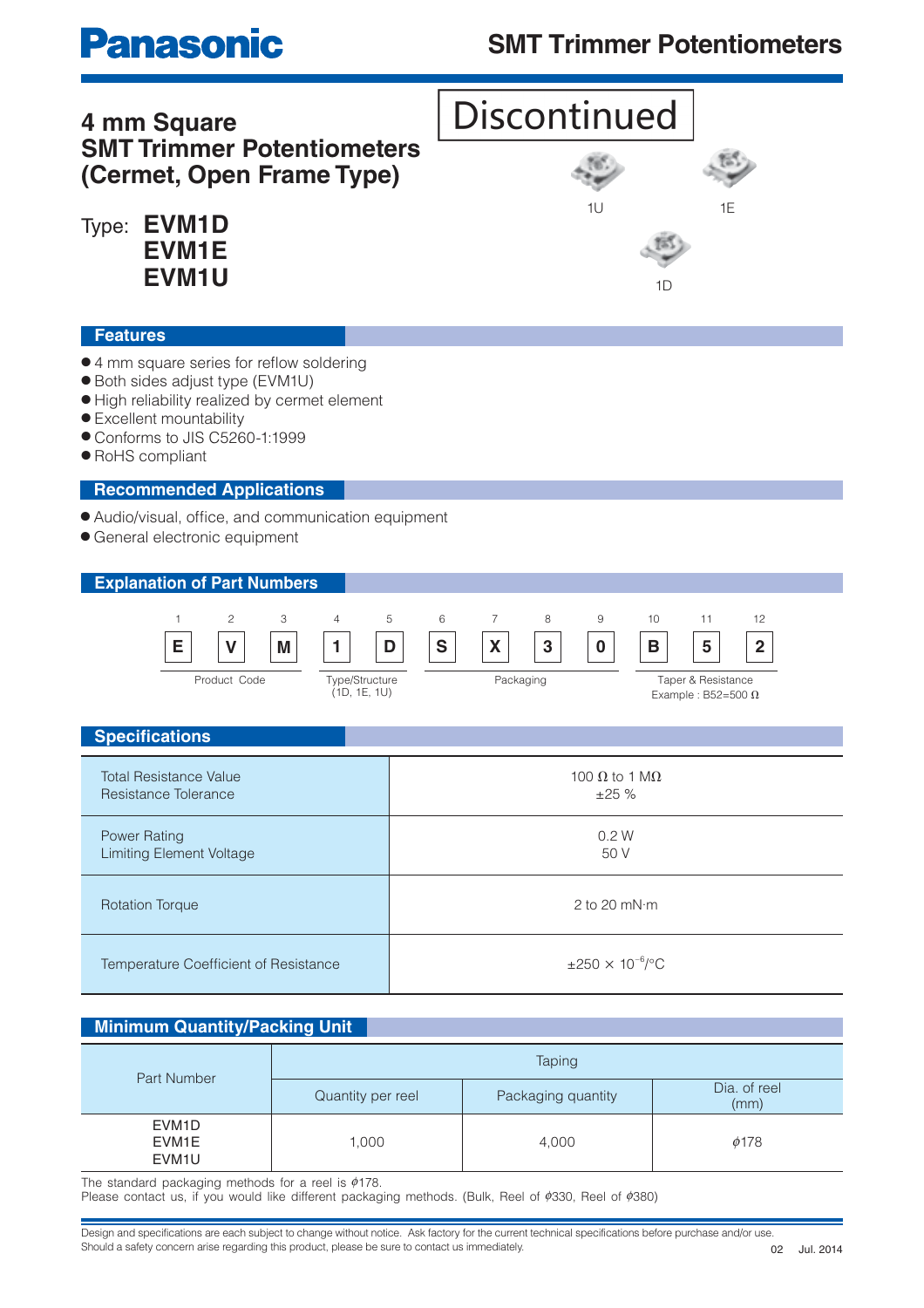# **Panasonic**

## **SMT Trimmer Potentiometers**

#### **Dimensions in mm (not to scale)**

● 3-terminal, Cross Slot.............................................................................................................................................. EVM1D



● 3-terminal, Cross Slot............................................................................................................................................... EVM1E







Design and specifications are each subject to change without notice. Ask factory for the current technical specifications before purchase and/or use. Should a safety concern arise regarding this product, please be sure to contact us immediately.